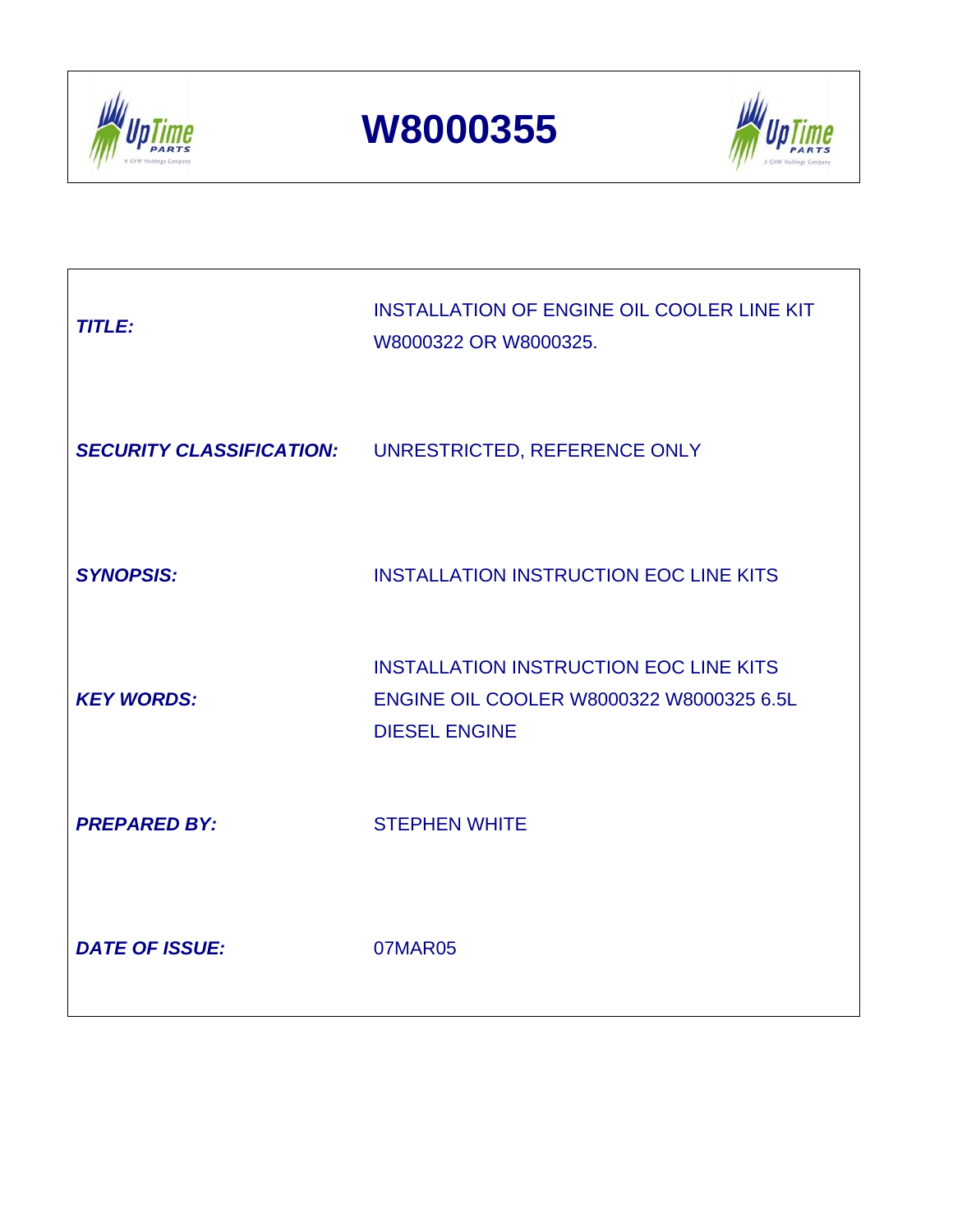

# **INSTALLATION OF ENGINE OIL COOLER LINE KITS W8000322 OR W8000325**

FOR REFERENCE ONLY

**INSTRUCTION NO W8000355**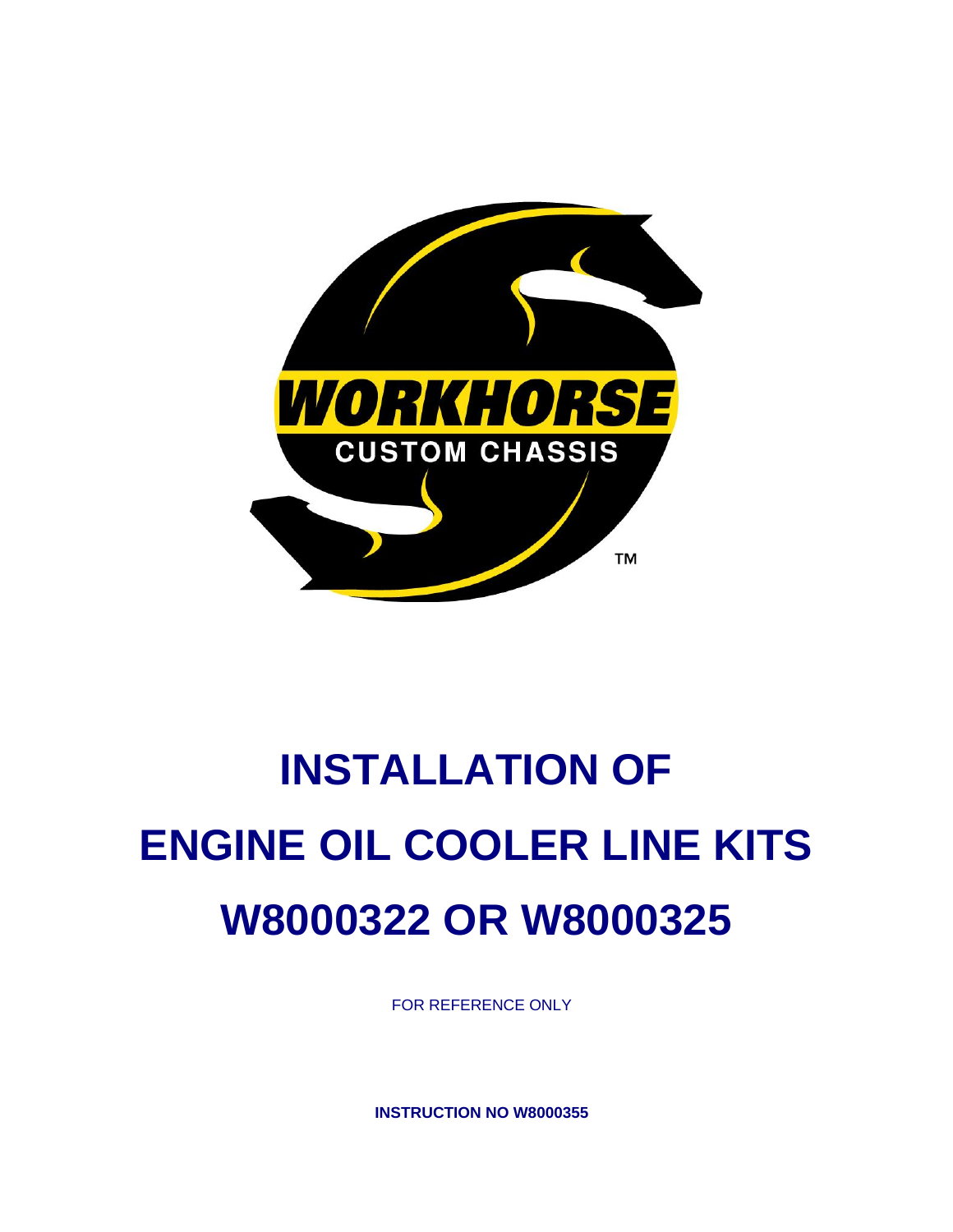# *1 Intended Usage*

This instruction shows how to install the following kits

| KIT      | <b>USAGE</b>                                                   |
|----------|----------------------------------------------------------------|
| W8000322 | Kit GM 94-97 (units with Auxiliary cooler)                     |
| W8000325 | Kit GM 98-99 / Workhorse 99-2001 (units with Auxiliary cooler) |

These kits are for replacement of engine oil cooler lines (EOC's) on the 6,5L diesel engine application.

# *2. Kit Content*

| <b>KIT</b> | <b>PART</b>     | <b>DESCRIPTION</b>                                                           | <b>QTY</b> |
|------------|-----------------|------------------------------------------------------------------------------|------------|
|            |                 | W8000322 HOSE KIT, ENG OIL COOLER, INLET & OUTLET (1994-1997, W/ AUX COOLER) |            |
|            |                 | W0002782 CLAMP, DUAL TIE 1/4" MOUNTING HOLE                                  | 3          |
|            |                 | W8000326 HOSE ASM, ENG OIL COOLER                                            |            |
|            |                 | W8000327 HOSE ASM, ENG OIL AUXILLIARY COOLER                                 |            |
|            |                 | W8000328 HOSE ASM, ENG OIL COOLER OUTLET                                     |            |
|            | W8000329 O-RING |                                                                              | 6          |
|            |                 | W8000330 FITTING, ENG OIL COOLER HOSE                                        | 2          |
|            |                 | W8000355 INSTRUCTION, FITMENT (KITS W8000322, W8000325)                      |            |
|            |                 |                                                                              |            |
|            |                 | W8000325 HOSE KIT, ENG OIL COOLER, INLET & OUTLET (1998-2001, W/ AUX COOLER) |            |
|            |                 | W0002782 CLAMP, DUAL TIE 1/4" MOUNTING HOLE                                  | 3          |
|            |                 | W8000336 HOSE ASM, ENG OIL COOLER INLET                                      |            |
|            |                 | W8000337 O-RING (GREEN) (6 PIECE KIT)                                        |            |
|            |                 | W8000338 HOSE ASM, AUXILLIARY ENG OIL COOLER INLET                           |            |
|            |                 | W8000339 HOSE ASM, ENG OIL COOLER OUTLET                                     |            |
|            |                 | W8000341 FITTING, ENG OIL COOLER HOSE                                        | 6          |
|            |                 | W8000355 INSTRUCTION, FITMENT (KITS W8000322, W8000325)                      |            |
|            |                 | W8005005 FITTING - 5/8" QUICK CONNECT MALE TO 7/8" - 18UNF FEMALE            |            |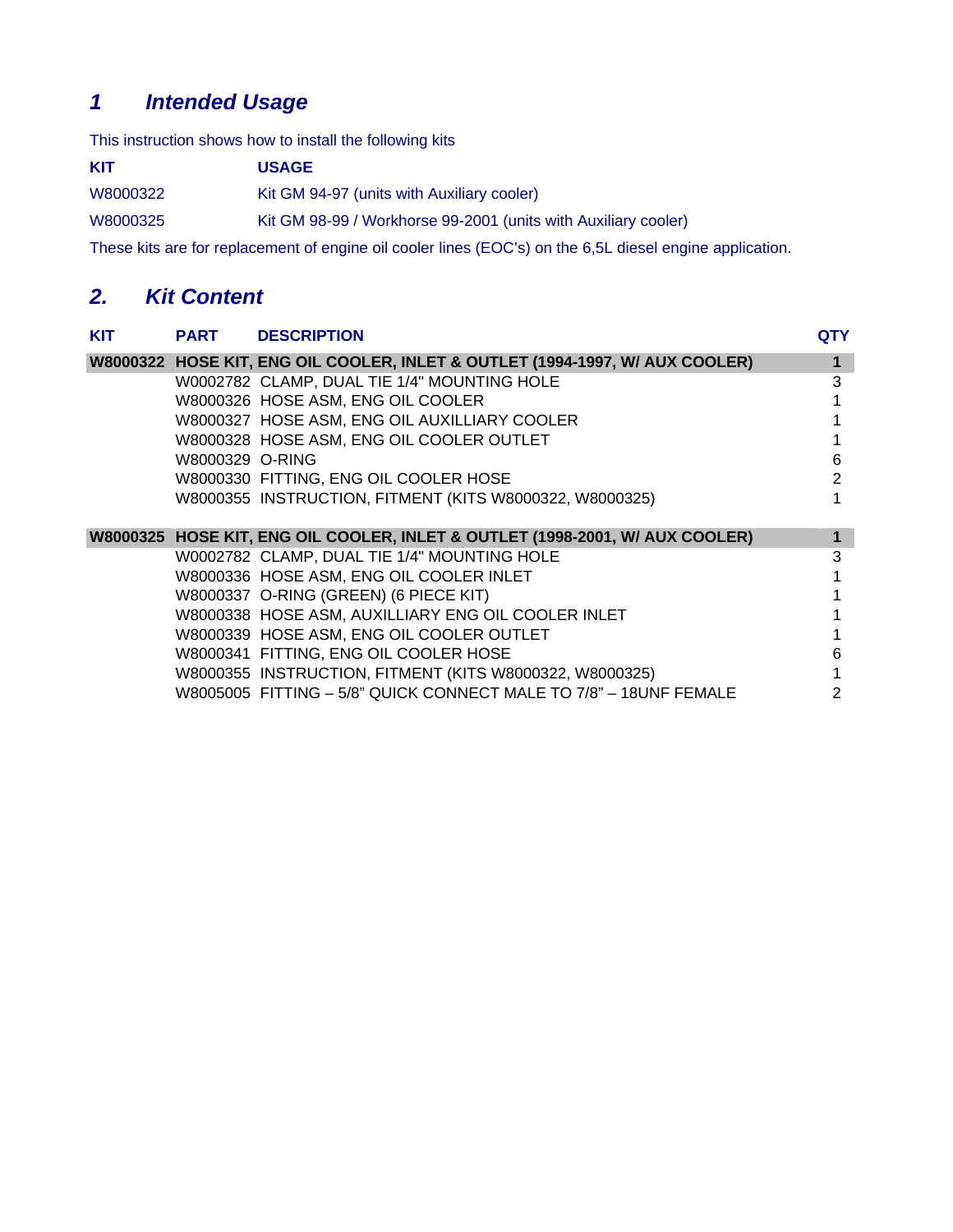# *3. Important Notes*

- 3.1 The ideal time for fitment of these kits is at a scheduled engine oil change.
- 3.2 Failure to observe the methods and precautions in this document may result in damage to other components of the unit being repaired.
- 3.3 Ensure that all required parts are present before removing the old oil cooler lines.
- 3.4 Procure the required wire ties locally (figure 10).

## 3.5 **READ CAREFULLY: Removal of "Quick-Connect" fittings**

The OEM fitted quick-connect (QC) fittings are coated with LocTite 567 medium strength thread sealing compound before being screwed into the auxiliary oil cooler at 18 to 23Nm. Depending on the age of the vehicle, this compound will have hardened substantially, making the bond between the QC fittings and the threads in the auxiliary cooler and radiator cooler extremely tight (Figure 3).

Removal of these QC connectors requires extreme care.

Removal of the QC connectors attached to the main oil cooler (this main cooler is located in the radiator Asm) is not advised nor required.

An attempt to remove these connectors may result in damage to the radiator and such damage is not warranted by Workhorse or Uptime Parts.

If the vehicle in repair is not under a warranty and the dealer elects to remove the QC's from the main oil cooler at own risk, the adapters that will be required to fit the EOC lines to the main cooler (2 X W8000341) are included in this kit.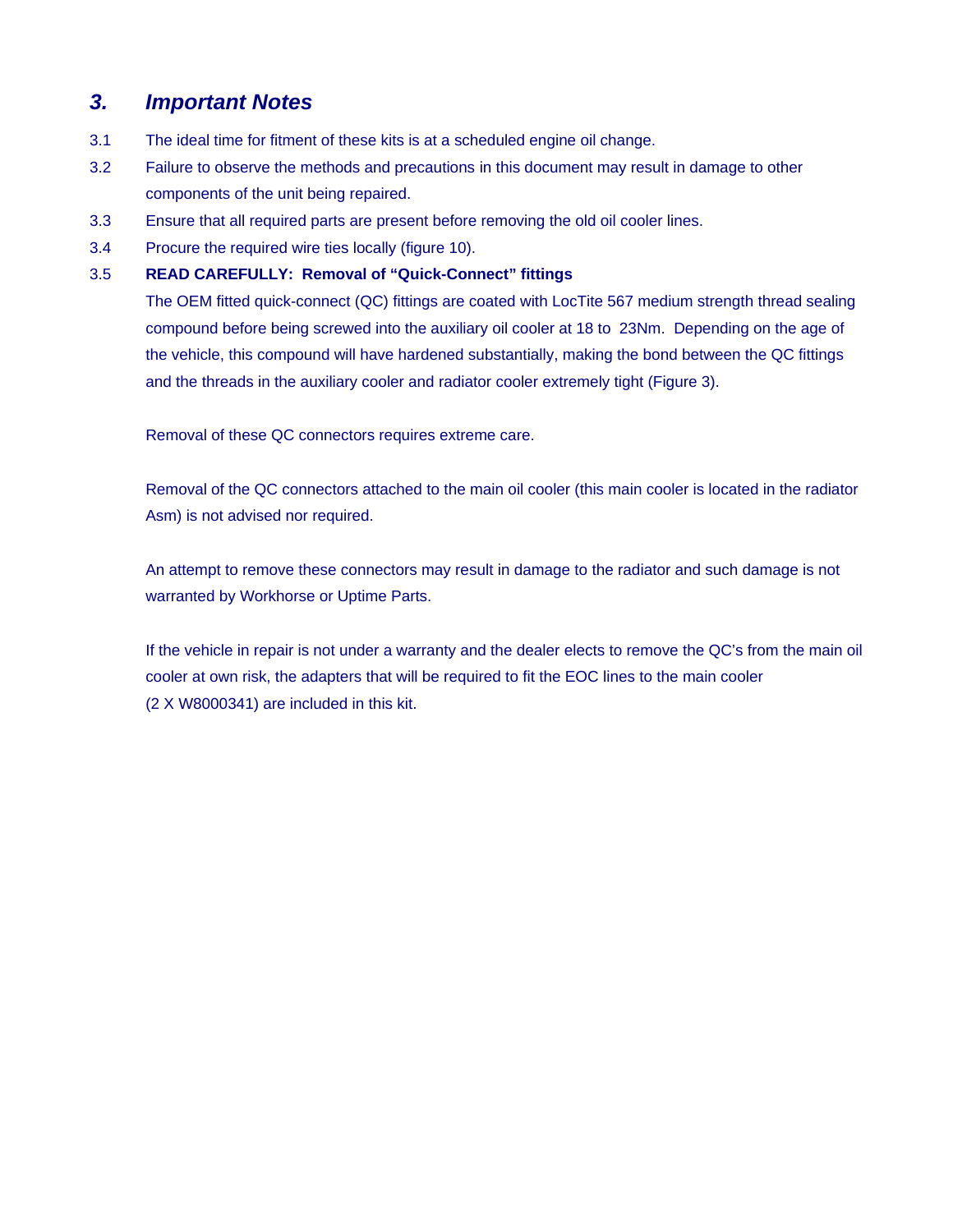# *4. Installation*

- 4.1 Soak all threaded fittings with high quality penetrating oil.
- 4.2 Cut the existing cooler lines at the auxiliary cooler with a bolt/tubing cutter close to the "quick-connect" fittings (figures 1 and 2).

**Do not attempt to use the quick disconnects as they may be corroded and doing so may cause damage to the auxiliary cooler (figure 3).** 

4.3 Let the oil drain into an appropriate container (figure 2).

#### **Figure 1** Figure 2





4.4 Remove "Quick-Connect" Adapter fittings from the Auxiliary Cooler (Figure 3).

These QC adapters will be tightly locked in place. An attempt to force the connection open with torque gradually applied using a hand wrench is likely to tear the auxiliary cooler. **For the auxilliary cooler it is important to use an impact wrench to remove the QC connectors** 

**and to use that wrench with extreme care, in short, controlled bursts.** 

 *The effect of the impact wrench is a breaking of the crystalline structure of the aged LocTite 567. This, greatly reduces the torque required to unscrew the fittings.* 

*The impact wrench must be used with care, applying impact in short bursts until the connection is loose. Failure to observe this may result in shearing the QC fitting or damaging the auxilliary cooler.*  **Figure 3** QC fitting to auxilliary oil cooler

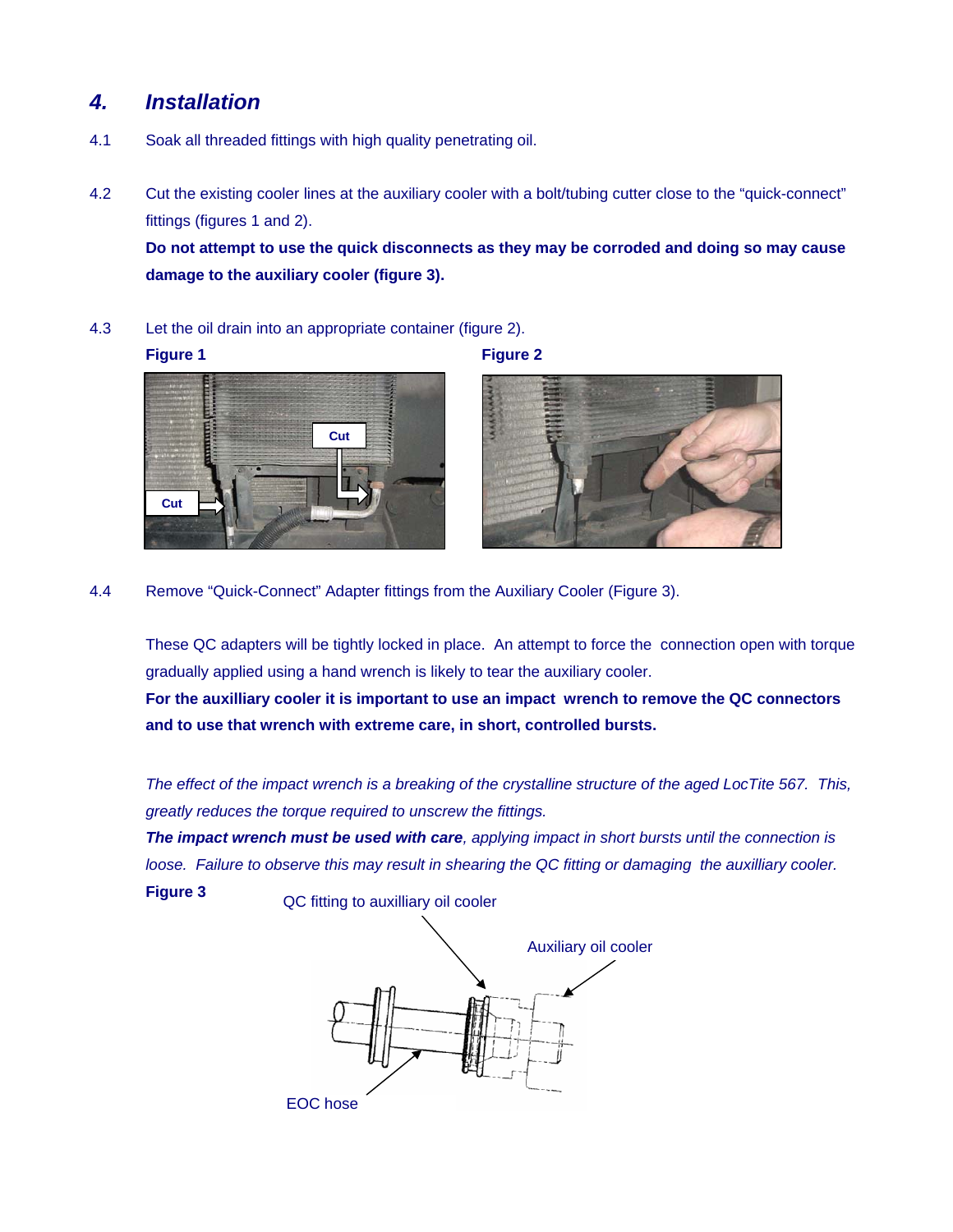4.5 Coat the male end threads of the new brass fittings (supplied in the kit) with a Teflon thread sealer. **Be sure the sealant is used on threads only. Excessive application could result in sealer entering into the engine oil system, potentially causing damage (Figure 4).**

**Figure 4** 



- 4.6 Screw the new brass fittings into the auxiliary cooler. Tighten the fittings to 42 lb ft (57Nm).
- 4.7 Remove the retaining clips from the QC fittings at the radiator (primary) cooler and unplug the old EOC lines from the radiator asm. Retain these clips.
- 4.8 Let the oil drain.

4.9 The assembly of the main cooler into the radiator assembly unit is not suited to the removal of the QC fittings because of the soft material of the side tanks.

## **Figure 5**

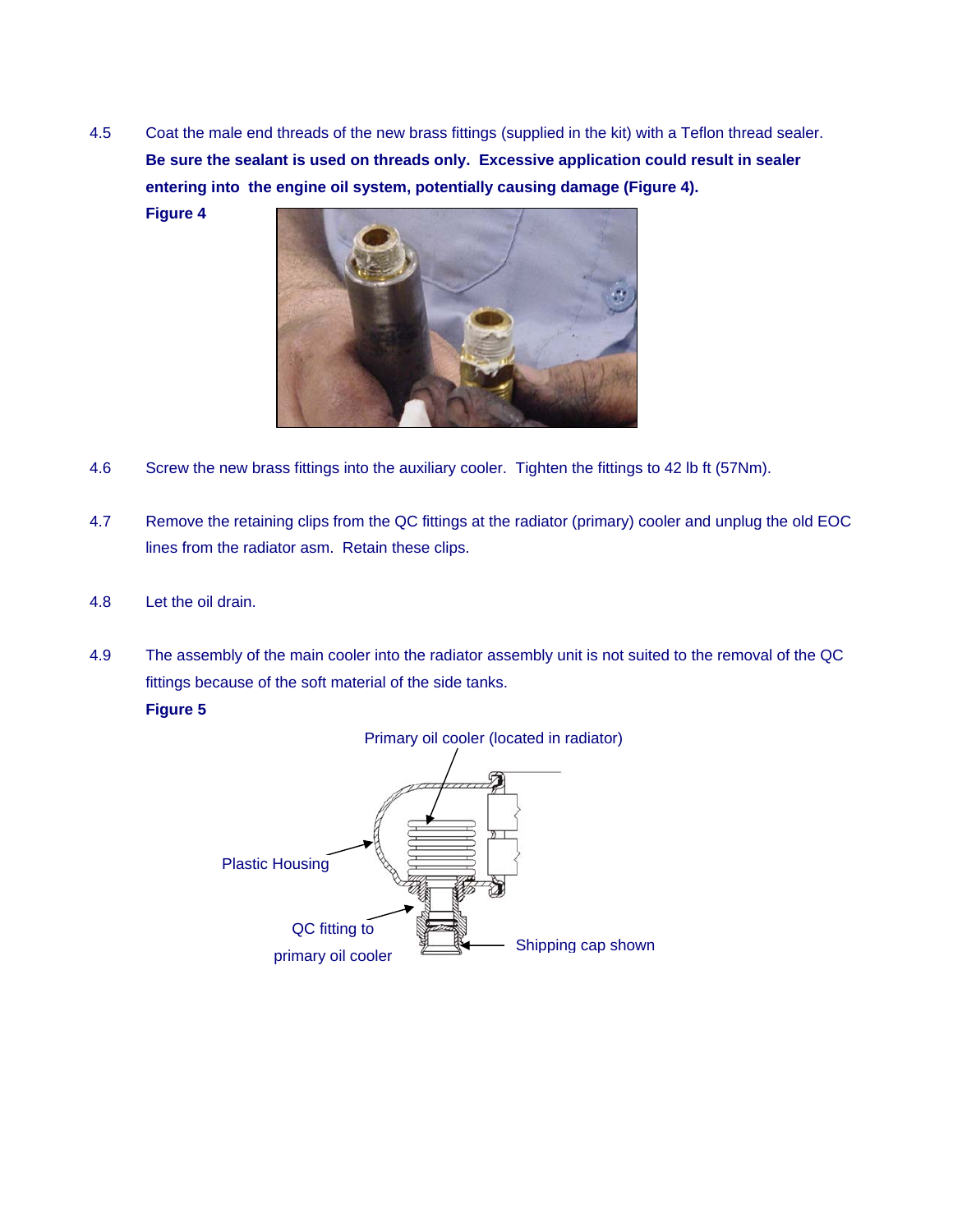4.10 Fit one W8005005 adapter into each radiator EOC QC and re-insert the retained retainer clips (Figure 6) **Ensure that these clips are properly fitted as engine oil loss and subsequent engine damage may ensue if the connection is not established or the retainer is not correctly fitted. Figure 6** 



- *4.11 If the dealer attempts to remove the QC connectors this will be at his own risk. If such removal is attempted and is successful, use 2 X W8000341 fittings to fit the new EOC lines.*
- 4.12 Cut the cooler lines at the engine block (left/drivers side), at the engine block cooler housing. Let the oil drain (figure 7).

### **Figure 7**



QC Fitting

- 4.13 Remove the oil filter if the oil is to be changed.
- 4.14 Loosen the cooler line fittings at the engine block with a 1 ¼" Socket (retaining rings must be removed first). Position the socket drive wrench in between the transmission case and the exhaust pipe. **Engine block fittings may be very tight and require additional coats of penetrating oil. Use extra care not to snap the fittings off in the engine block.**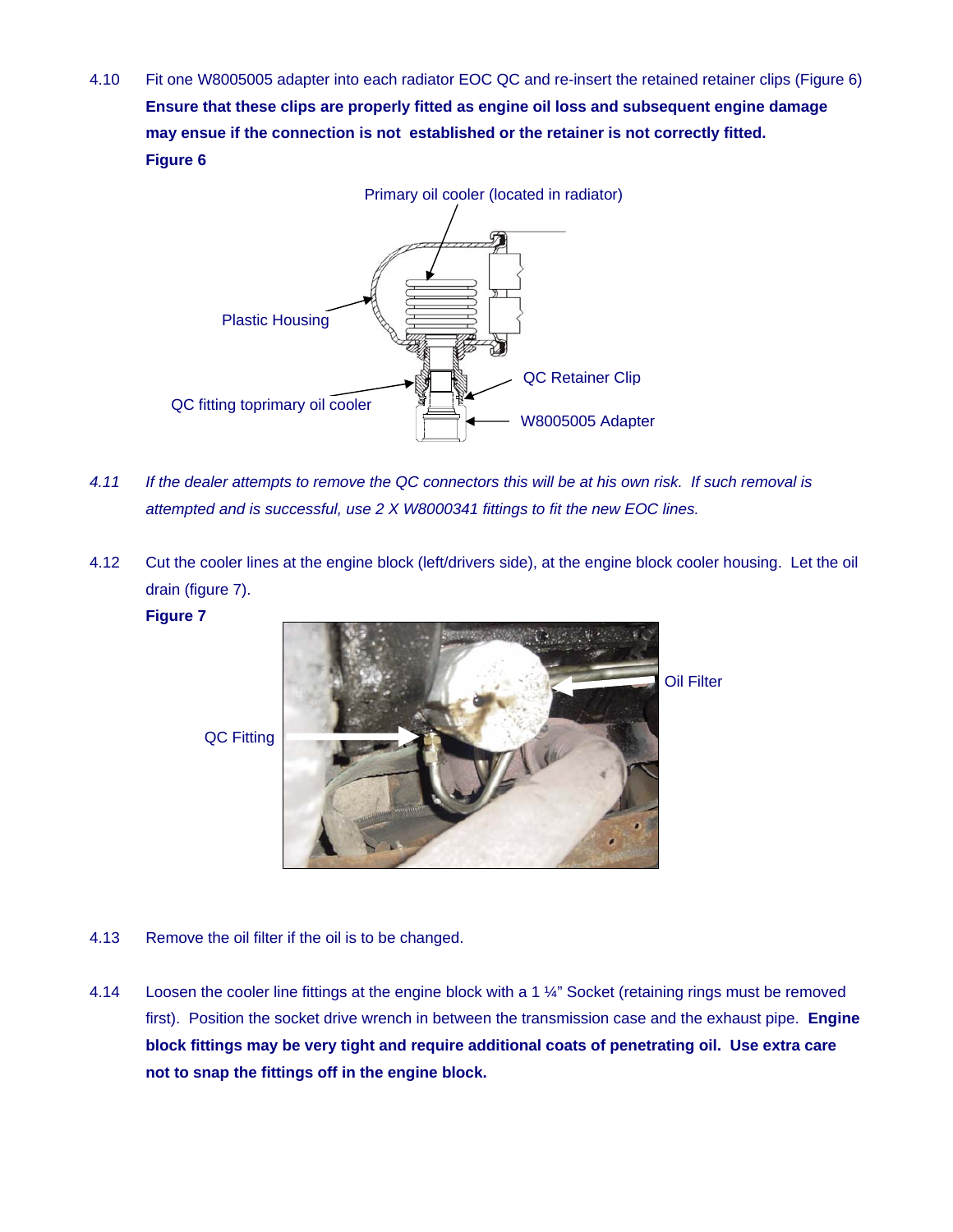- 4.15 Starting at the radiator core support, cut the plastic retaining straps with side cutters. Lower the hoses, allowing them to drain.
- 4.16 Lower and remove cooler lines, exiting them from the rear of the vehicle.
- 4.17 Install the new male fittings into the engine block (front and rear), sealing the threads with Teflon sealer. Tighten the forward most fitting first to 42 ft lb (57 Nm).
- 4.18 Install both inlet and outlet cooler hoses, starting at the rear of the vehicle. **Tape the ends of the cooler lines before installing them, in order to keep dirt/debris from entering the lines.** Feed the hoses from the rear to the front of the vehicle.
- 4.19 Install the engine block (front fitting on block) cooler line to the right (passenger) side fitting on the auxiliary oil cooler. **Be sure to seat the included O-rings fully. Do not tighten the hose fittings at this time.** Route the cooler line between the exhaust Y pipe and engine block, going over the engine crossmember to the auxiliary oil cooler. **Be sure to leave adequate clearance between the engine oil filter and the cooler lines**.
- 4.20 Install the engine block (rear fitting on block) cooler line to the lower radiator (tank) fitting, which is located on the drivers/left side. **Be sure to seat the included O-rings fully. Do not tighten the hose fittings at this time.** Route the cooler line through the exhaust Y pipe, over the engine crossmember to the lower radiator (primary cooler) fitting (Figure 8). Attach both cooler lines to the bracket located on the engine cross member.

## **Figure 8**

The power steering pump drive pulley is in this area. Route the hoses so that they are secure and clear of this pulley.

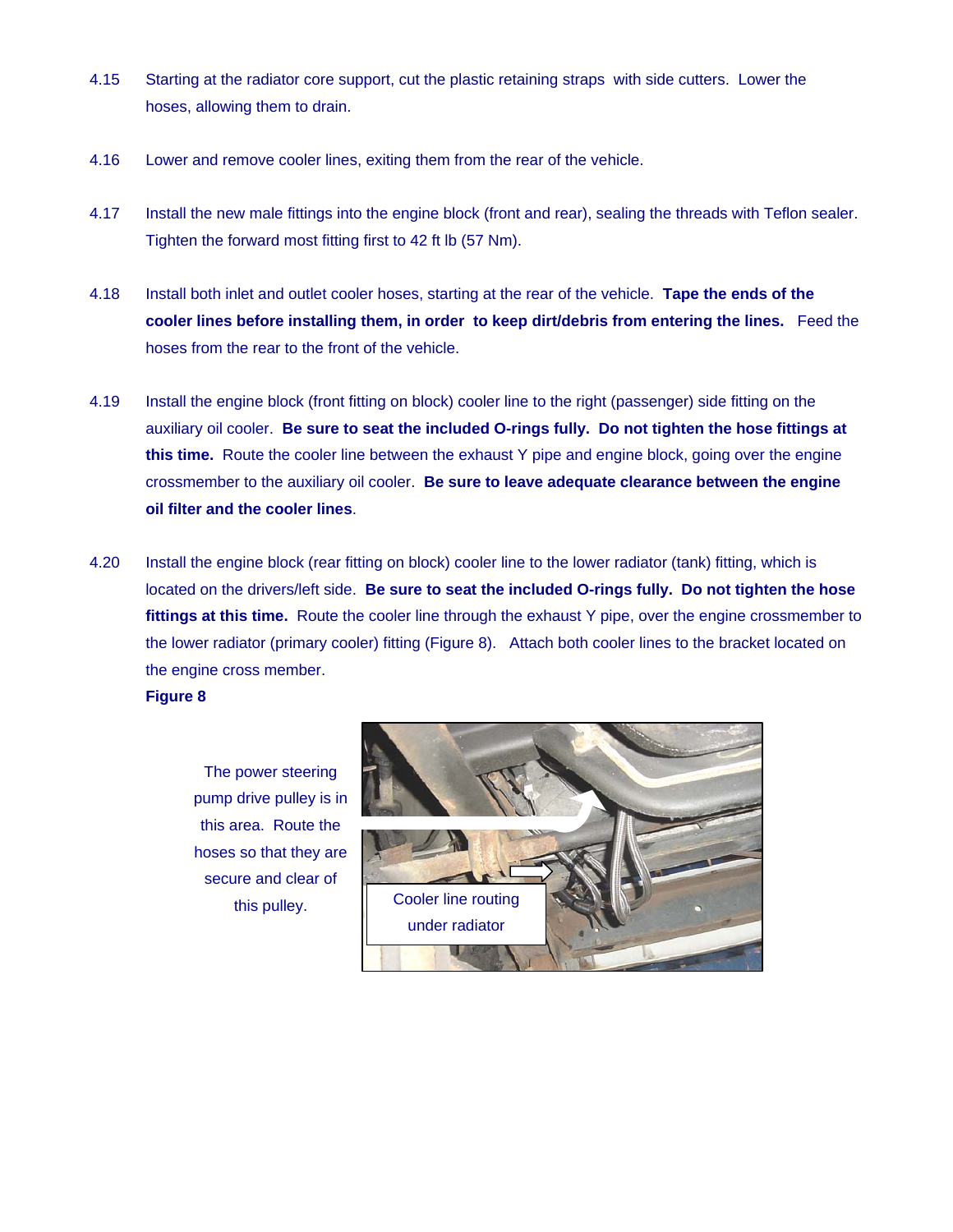- 4.21 Install/thread the new male ended fittings into the left/drivers side of the radiator coolant tank. Seal the threads with Teflon sealer and torque the fittings to 42 lb ft (57 Nm).
- 4.22 Install the final (third) cooler hose (cooler to cooler) from the upper radiator (cooler) tank fitting, to the drivers (left) side of the auxiliary oil cooler.
- 4.23 Leaving the line fittings loose, begin to install wire ties/brackets on the cooler lines, starting at the front of the lines by the auxiliary oil cooler (Figures 9 to 11). **Ensure that the convoluted plastic protection sleeve on the drivers side line is located so that it will protect that line from any damage which may otherwise occur if it were to rub or bump against the chassis or against the power steering pump drive pulley (Figure 8).**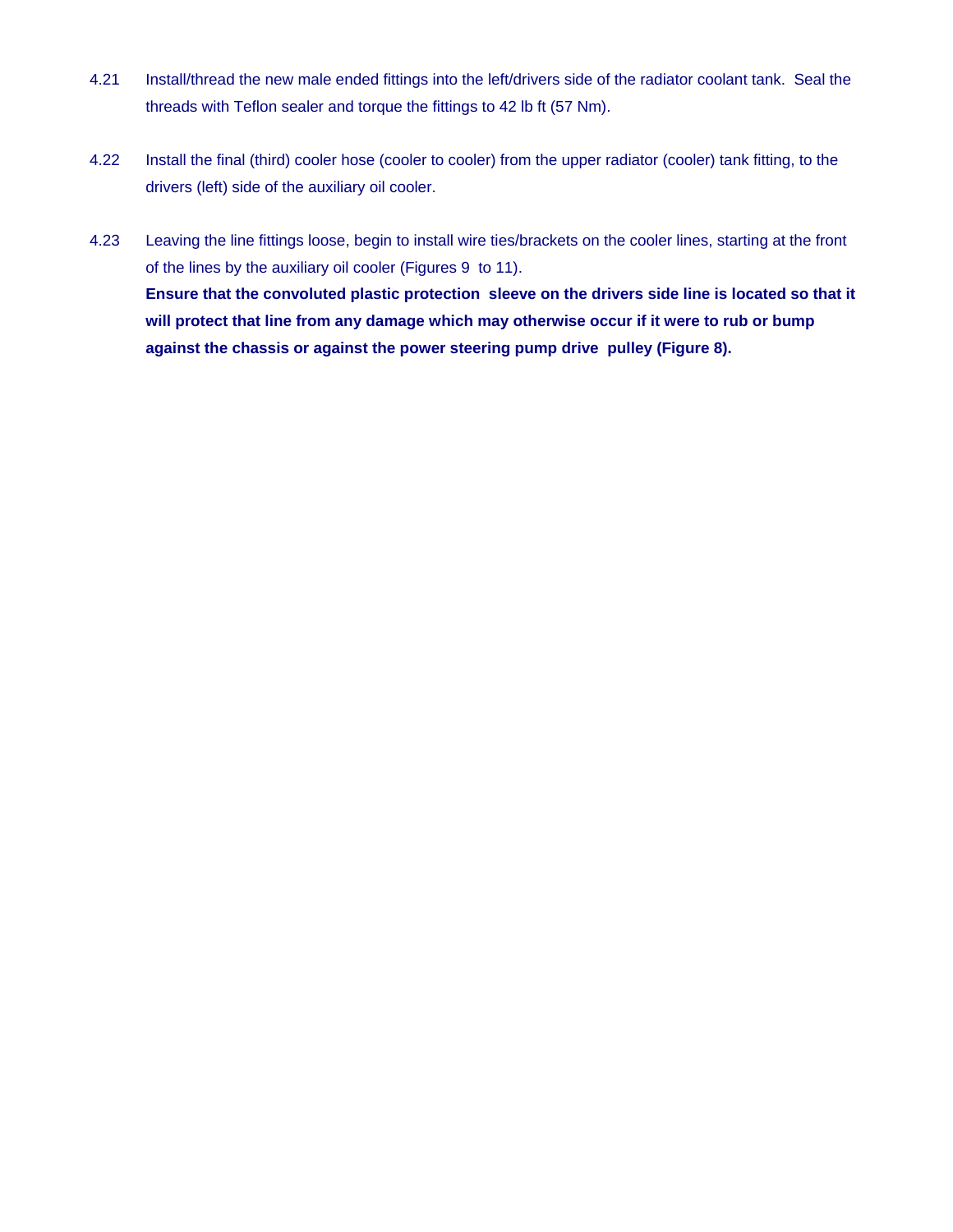